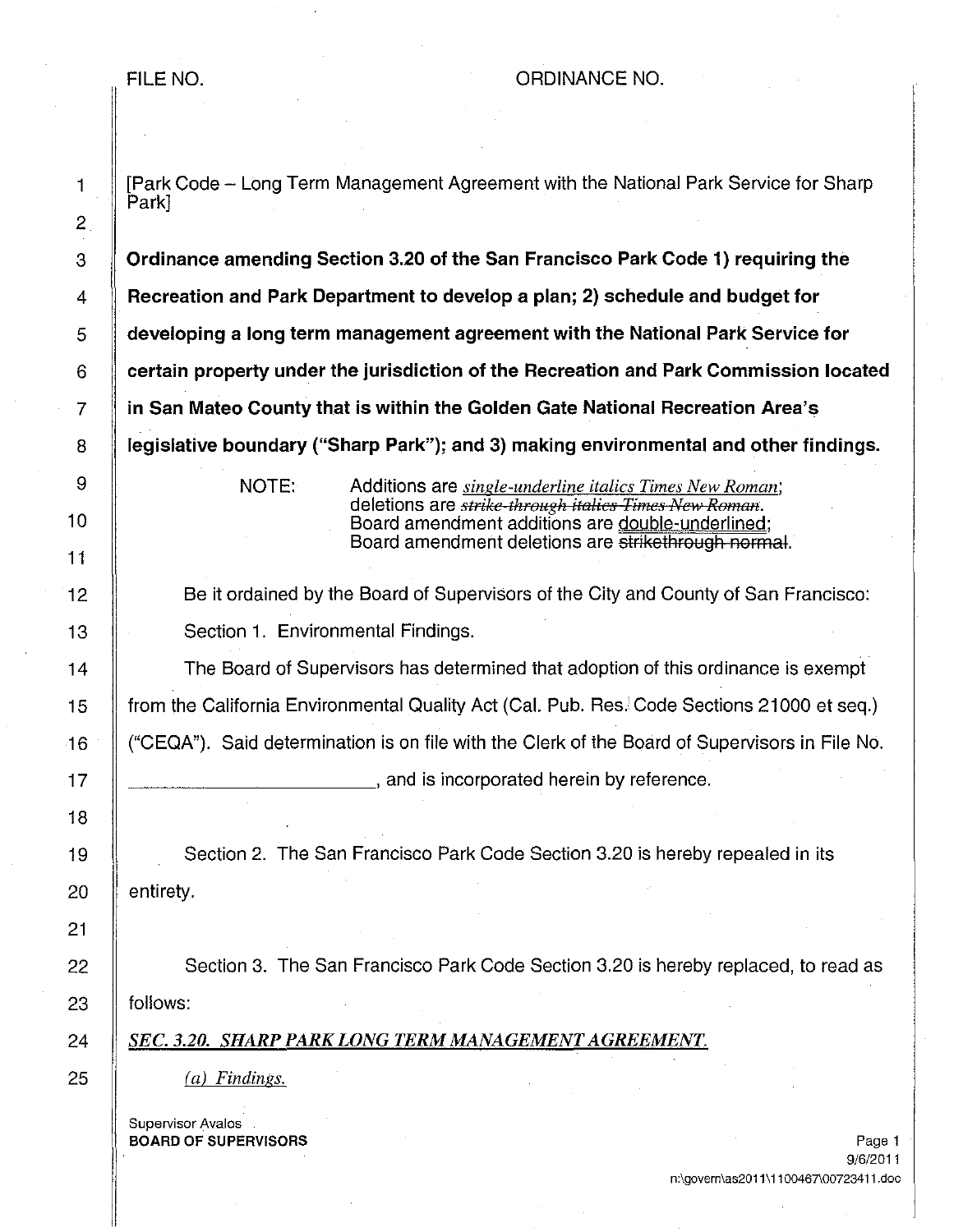1 (J) *Entering a long-term management agreement with the National Park Service ("NPS") to*  2 *manage property under the jurisdiction ofthe Recreation and Park Commission located in San Mateo 3 County that is within the legislative boundary ofthe Golden Gate National Recreation Area ("Sharp 4 Park"*) *will further the public purposes of: providing recreation opportunities consistent with modern 5 recreation demands, preserving and allowing for the restoration of wildlife habitats, preserving 6 historical resources, protecting coastal resources, and preserving land for park purposes.* 

7 (2) *All Bay Area residents deserve safe, well-maintained, and sustainable parks in which to 8 play, engage in nature exploration, relax, and build community.* 

9 (3) *Moreover, San Franciscans deserve parks that supply, insofar as possible, recreation that is*  10 *consistent with modern recreation demands.* 

11 (4) *The City and County of San Francisco must also ensure the equitable distribution of recreation dollars among our neighborhoods. In the 2011-12 Recreation and Park Department Operating Budget, the Open Space Fund contribution surpassed the General Fund subsidy for the first time, and the General Fund subsidy has declined* 25% *over the last* 5 *years. The decrease in public funding for parks puts pressure on the Recreation and Park Department to meet financial obligations bv other means.* 

17 (5) *In 2004, the Recreation and Park Department conducted a Recreation Assessment and*  18 *released a Recreation Assessment Report detailing the recreational preferences of San Francisco*  19 *residents. The report found that the number one recreation demand in San Francisco is for more 20 walking and biking trails.* 

21 (6) *In 2010, the Neighborhood Parks Council surveyed* 1.443 *San Francisco residents, asking*  22 *dozens* of *questions about San Francisco's parks. In one question, respondents were asked to list three*  23 *priorities for park funding. Of the nearly 100 different responses, sustainability came in fifth, behind 24 only general park maintenance, better athletic fields, more programming, and improved safety.* 

Supervisor Avalos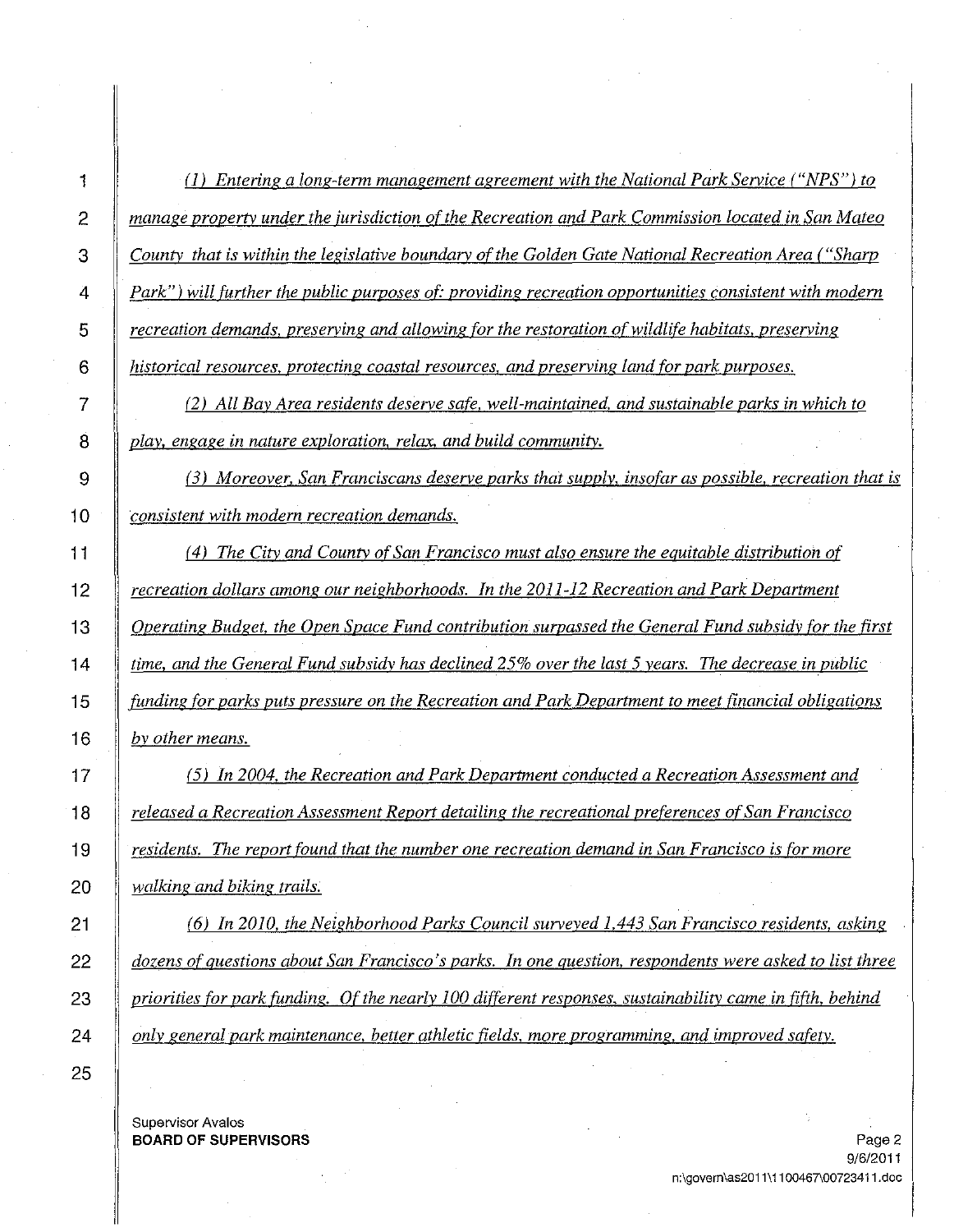1 (71 *Sharp Park is increasinglv at risk as the climate warms and the sea level rises. San 2 Francisco can adapt to climate change by protecting viable migratory paths for wetlands, inland and 3 upland from the coast. and by prioritizing the creation and protection of habitat linkages that connect 4 natural areas and parks.*  5 (8 I *San Francisco also has a responsibility to protect sensitive species and their habitats and 6 encourage their recovery. In Sharp Park, San Francisco has a special opportunity to implement the 7 recovery goals and objectives for the endangered San Francisco garter snake and the threatened 8 California red-legged frog, as established by the United States Fish and Wildlife Service's recovery 9 plans for each species.*  10 **1** (9) Experts on coastal wetlands restoration have declared that the Laguna Salada wetlands at 11 *Sharp Park "represents one ofthe best opportunities in the Central Coast region to improve and 12 restore impaired lagoon wetland habitats for endangered species" (PWA-ESA 2011* I. *Because ofthe 13 existence and potential for significant restoration for endangered species, of which the "restoration of 14 garter snake habitat at Sharp Park has been identified as a key recovery goal by the U.S. Fish and*  **15** Wildlife Service" (USFWS 1985), restoration and development of habitat-compatible recreation can *16 attract federal and state endangered species recovery and ecosystem restoration funding.* " *17 (101 Working in partnership with the NPS, San Francisco has an opportunity to: provide 18 recreational opportunities that are consistent with modern recreational demands, equitably distribute 19 scarce recreation resources in San Francisco, address land management challenges posed by climate 20 change and sea level rise, protect and recover endangered species and create a more sustainable and 21 resilient public park at Sharp Park.*  22 (b) In order to provide recreation benefits consistent with the modern recreational needs of all *23 San Franciscans, Bay Area residents, and visitors. no later than January 1,2012, the General Manager 24 ofthe Recreation and Park Department shall offer to the NPS the opportunity to create a long-term 25 management agreement ("Agreement"* I *with the City for Sharp Park in a manner that meets the policy* 

**Supervisor Avalos BOARD OF SUPERVISORS** Page 3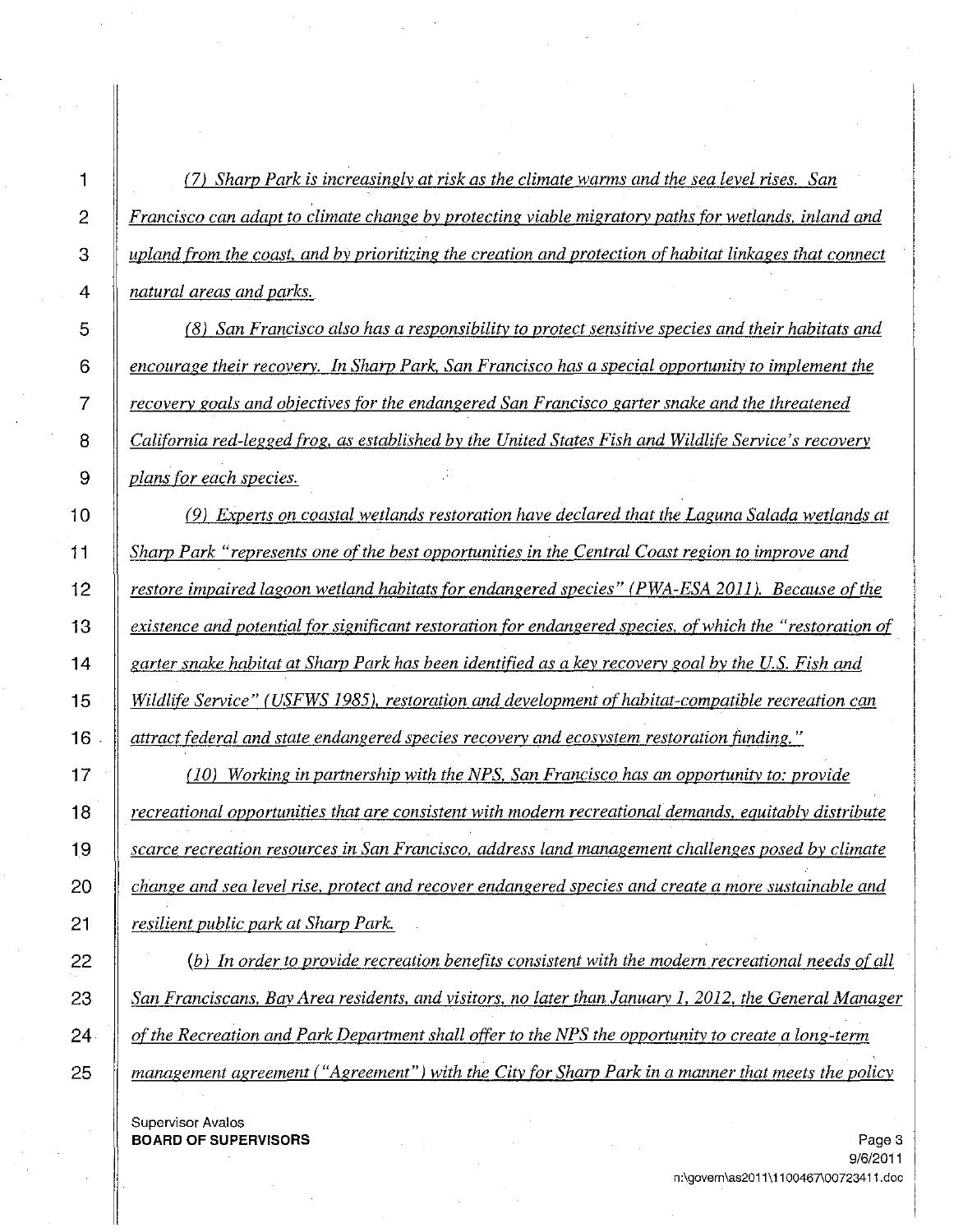1 *objectives and goals of the City as set forth in subsection (c), below, and is consistent with:* (i) *the 2 National Park Service's Organic Act,* 16 U.s.c. §§ 1 *et seq., and Management Policies; (ii) Golden 3 Gate National Recreational Area's (GGNRA) enabling legislation. Public Law* 92-589; *and (iii)*  4 *GGNRA's Mori Point, Sweeney Ridge, and MUagra Ridge management plans. The Agreement shall 5 also expressly require the termination of any golf course use of Sharp Park. During the transitional 6 period between the NPS's acceptance ofthe offer and the implementation ofthe Agreement. the City 7 shall not enter into any new leases, contracts or agreements for the operation ofthe golf course, but 8 may continue to operate existing golf amenities, so long as the City complies with all applicable federal 9 and state environmental regulations and permitting requirements, including, but not limited to, the 10 Endangered Species Act,* 16 *U.S.* C. §§ 1531 *et seq. Ifthe NPS accepts the offer in principle, then the*  11 *General Manager shall take all actions necessarv to create the Agreement in partnership with the NPS 12 consistent with the transition plan specified in subsection (c) below.* 

*13 (c) The Department shall consult with the NPS and develop a collaborative transition plan that*  14 *achieves the following policy objectives and goals ofthe City:* (i) *ensures that Sharp Park remains 15 secure, free of vandalism and incompatible uses, and properly maintained during the period of 16 negotiations over the Agreement; (ii) identifies actions the Department and NPS will take to create an 17 Agreement with the City for Sharp Park, (iii) creates a schedule for each party to complete those 18 actions and develops a financial road map for long-term planning to be conducted by the NPS, 19 including habitat restoration and trail-based recreation, and implementation of the long-term plan by 20 the NPS; (iv) develops terms, to be incorporated into the Agreement, that ensure that the NPS utilizes 21 existing facilities to provide compatible and public-serving uses such as, a community and visitor 22 center with appropriate and feasible recreation; (iv) develops terms, to be incorporated into the 23 Agreement, that provide for trail-based recreation. support stewardship of park lands, enhance nature-24 based educational opportunities, and provide other public recreation opportunities where appropriate 25 and feasible; (v) establishes dates to end existing uses inconsistent with the Agreement, and to fully* 

Supervisor Avalos